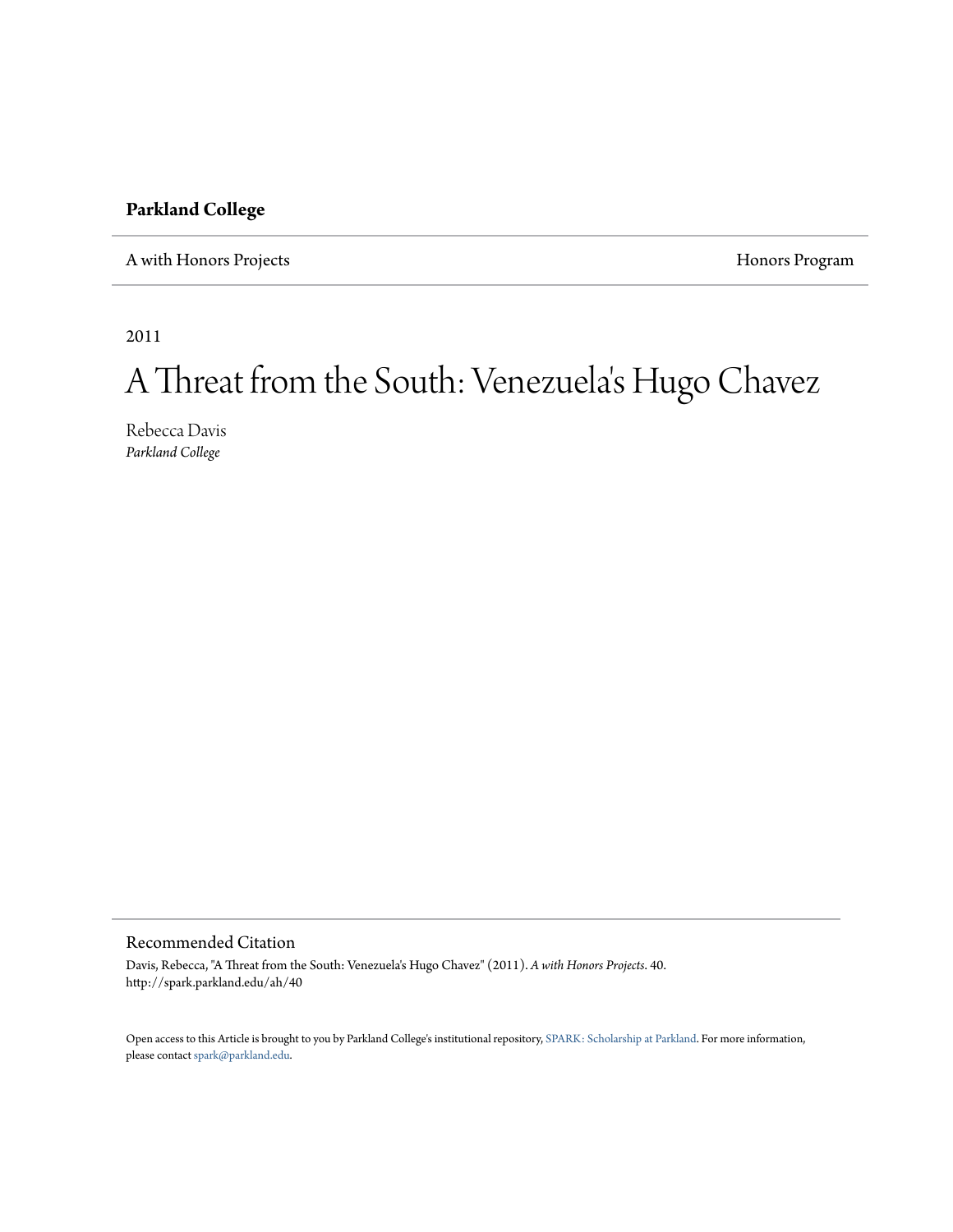Rebecca Davis SPA 101-004 Melissa Leach "A with Honors" Fall 2011

## A THREAT FROM THE SOUTH: Venezuela's Hugo Chavez

In 1810, Simon Bolivar overthrew the oppressive Spanish government in Caracas. Over the ensuing years, Spain and Venezuela and South America at large struggled back and forth, declaring independence and being conquered until at long last, Spain was completely vanquished in the new world. Simon Bolivar was a national hero and highly revered, something that has continued to this day. In South America, many leaders talk of him with respect. Besides numerous statues in his honor, one country-Bolivia-was even named after him. On the bicentennial of his birth, celebrations were held in his honor and many made pilgrimages to Venezuela, his homeland. Thus, Bolivar is an icon and an idol in most of South American culture. This is a strain of thinking that pervades South America, and one that Hugo Chavez takes advantage of at every chance. In a land of dire financial crisis and economic instability, Chavez has assumed the mantle of Bolivar, the savior of South America, and stepped out into the fray. This paper will discuss the circumstances through which Chavez came to power and the implications of his Bolivarian ideology.

In 1918, oil was discovered in Venezuela. Over the next several decades, its economy grew by leaps and bounds, keeping pace with other modern nations. Private companies, not the government, handled the flow of oil. There were few government- owned businesses, and corruption was only found in the highest levels of the government.<sup>1</sup> The cities were safe, justice was preserved, and the right of private property was sacred.<sup>2</sup> In 1950, Venezuela was rated as having one of the freest economies in the world, receiving a 1.5 rating on a scale of one to five, with one being best and five being worst. In 1960, the Gross Domestic Product of Venezuela surpassed that of Australia, Switzerland, and Canada.<sup>3</sup> However, while Venezuelans enjoyed such economic success, things were changing in the government.

In 1950, the president of Venezuela, Marcos Perez Jimenez, nationalized the telephone company. This was the start of a destructive trend economically. More nationalizations followed over the years. The next president, Romulo Betancourt, struck out against private property with a massive land seizure that made the people on the land renters, not owners. Betancourt also devalued the bolivar, a trend that continues to this

<sup>&</sup>lt;sup>1</sup>Hugo Faria

<sup>&</sup>lt;sup>2</sup> Hugo Faria

<sup>&</sup>lt;sup>3</sup> Hugo Faria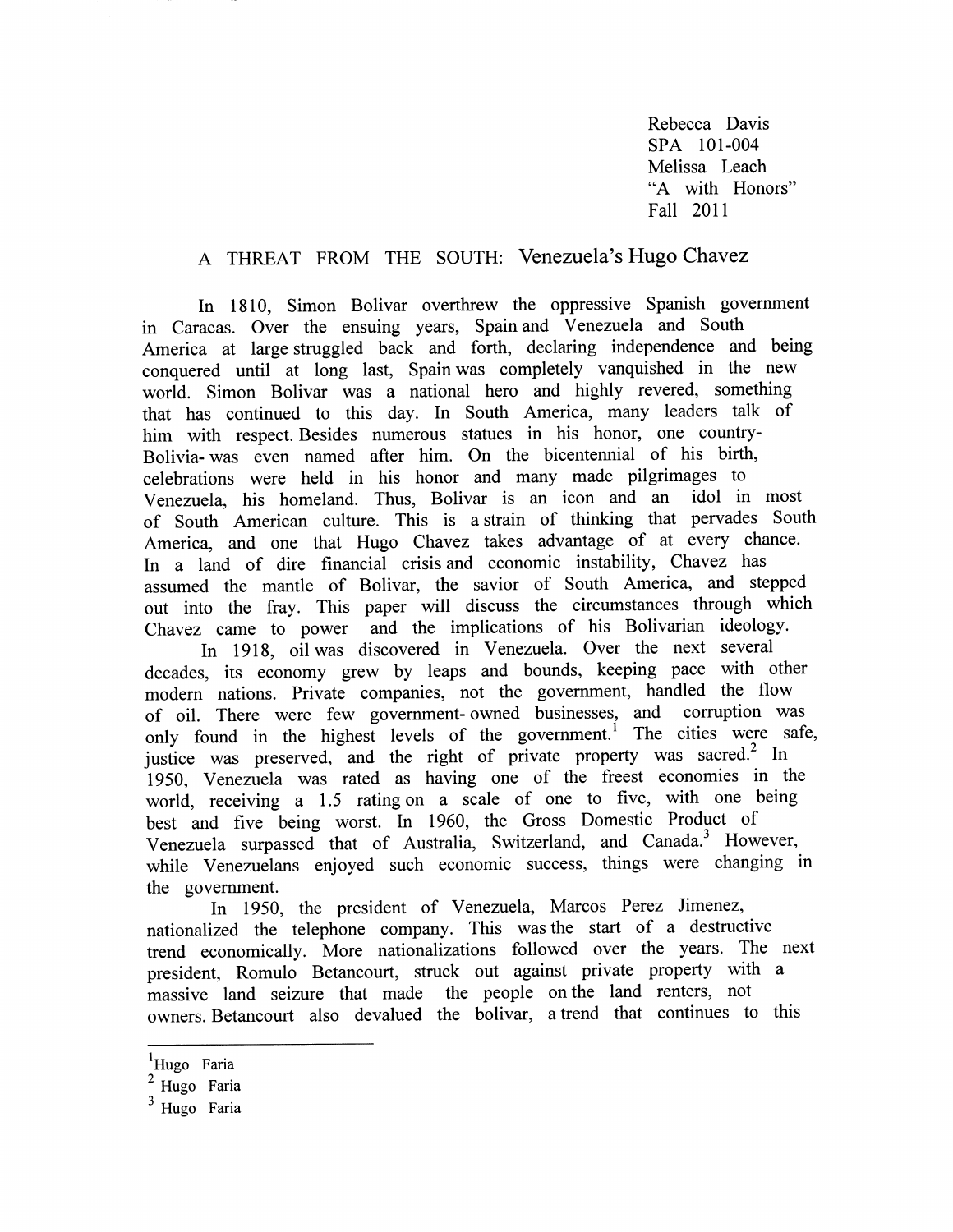day. In addition to these changes, he tripled taxes, created a state-owned oil company and generalized the price controls. These standardized price controls caused the present- day slums.

The economic and political condition continued to worsen.<sup>4</sup> The next two presidents, Raul Leoni and Rafael Caldera, passed legislation that drove up the cost of living and required businesses to have a majority of Venezuelans on the board. In 1974, Carlos Andres Perez became president. He nationalized the Venezuelan bank and took over more businesses, placing them under government control. These businesses included the oil companies. He also established several new state- owned and operated companies. All of these socialist practices further weakened a once- capitalistic economy. On top of all this, Perez rang up a huge  $debt.^5$ 

The next presidents, Luis Herrera and Jaime Lusinchi, did nothing to improve the economy and Venezuela's condition continued to deteriorate, touching even the once impartial judicial system. $<sup>6</sup>$  These two presidents</sup> could have reversed the destructive policies of their predecessors, but instead under Herrera, the bolivar was devalued further, and he instituted exchange-rate controls. When Perez returned to power in the late 1980s, he tried to improve the economy, but the economy was too far gone to make things better. He tried eliminating price controls and reducing trade constraints. To make matters worse, the following president, Rafael Caldera who was back for a second term, reversed many of Perez's changes, further exacerbating conditions such as inflation and taxes by seesawing back and forth from one economic ideology to another. All this turmoil paved the way for a new leader, a leader more manipulative and totalitarian than any Venezuela had yet seen.

Hugo Chavez was born to humble surroundings. Born in 1954, he was raised in poverty by his grandmother. As a child, Chavez's greatest dream was to play baseball. With this dream in mind, he enrolled in the Venezuelan military academy with hopes of eventually reaching Caracas to find his fortune and play in the big leagues.

While in the military, Chavez achieved the rank of paratrooper lieutenant and was sent out to fight the rebels. To his surprise, he discovered he felt a certain degree of admiration for them. Through his brother, he had a chance meeting with Douglas Bravo, the leader of the rebel forces. That encounter changed everything for Chavez and ultimately for Venezuela and the world. Bravo's charismatic appeal and personality won over the young lieutenant and Chavez was forever changed. Hitherto, Chavez had considered leaving the military, but now he stayed on, learning as much as he could and spreading revolutionist propaganda and learning guerrilla warfare and biding his time, just waiting for the right moment

<sup>4</sup> Hugo Faria

<sup>&</sup>lt;sup>5</sup> Hugo Faria

<sup>6</sup> Hugo Faria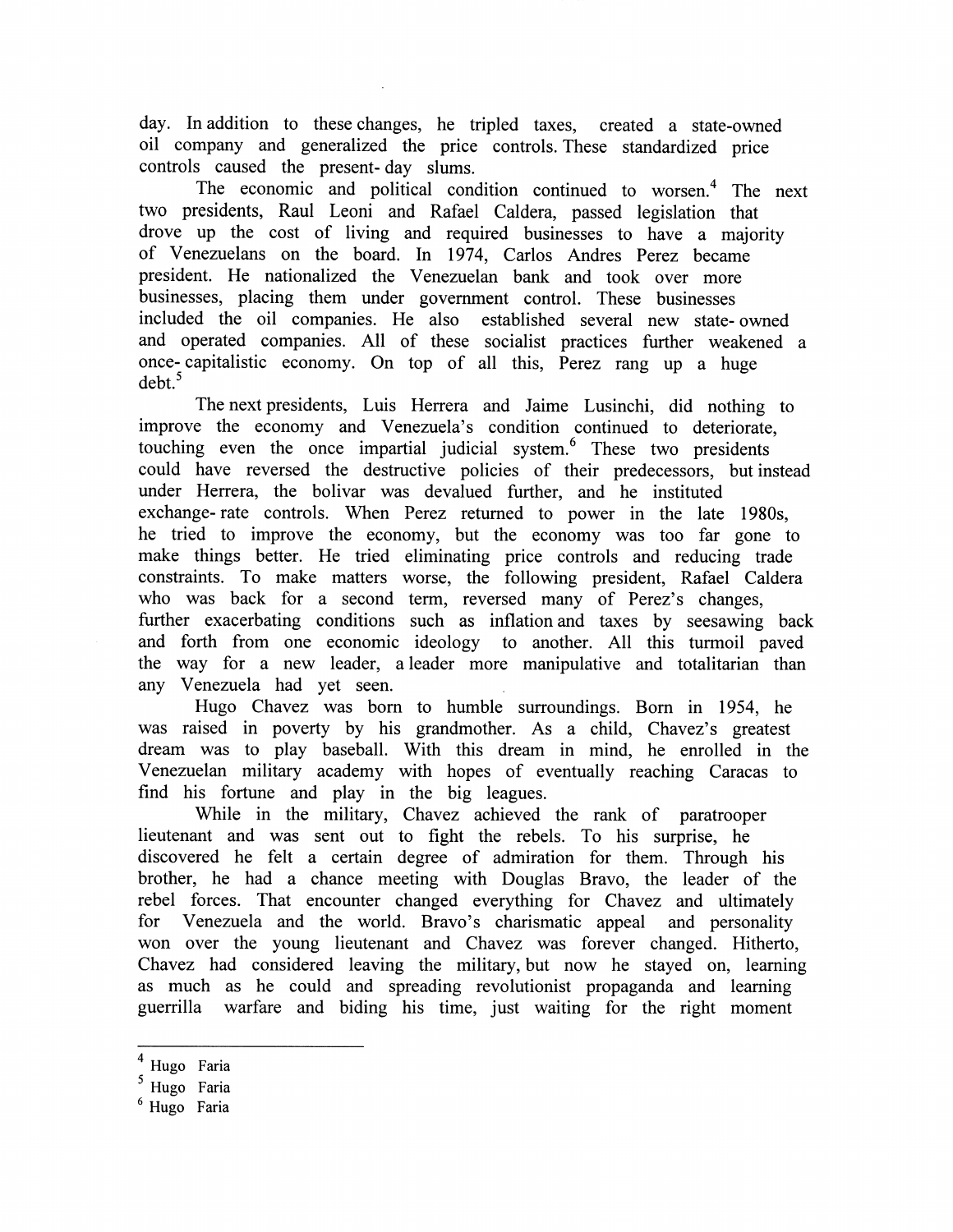to stage an uprising and overthrow the present government.

This opportunity came on February 4, 1992. Chavez led a failed coup, trying in vain to overthrow President Perez. He landed in jail for two years, before his popularity with the people pressured the president to release him. He returned to his old ways, planning how he would take over the government. Another revolutionary encouraged him to run for president and gain power legally. He took that advice and won the presidential elections in 1998 in a landslide, just a few short years after getting out of prison. Part of the reason for his meteoritic rise to power was his physical appearance. Chavez looked like the masses, the disadvantaged small people of the barrios. His skin was brownish, not pale like the politicians who had systematically corrupted the government and ruined the economy. He offered a hope of change and new beginnings. Chavez was now in the seat of power, and he knew exactly what he wanted to do with it. He dreamed of big accomplishments- a united South America and the end of capitalism as an economic system.<sup>7</sup>

His popularity strong, Chavez has won the approval and love of most Venezuelans. At subsequent elections, he has seldom suffered any losses. His charismatic personality has won him many devout followers. By identifying himself with Simon Bolivar, he draws upon the popularity of Bolivar and adds it to himself. His strong nationalistic, anti-American rhetoric has driven the country to its current state of hostility towards the United States. Chavez incorrectly blames capitalism for all the societal and economic ills in Venezuela, creating a scapegoat for the actions of himself and his predecessors.

Blaming another country, ideology, or people group for ills that they have not caused is not a new trend. Down through history, rulers have found scapegoats for their own mistakes. Just as Hitler blamed the Jews for the ills of Germany, so Chavez blames the United States of America for the problems of Venezuela. This is a startling realization when one considers the scope and magnitude of the Holocaust and World War II. It would in fact not be too far to compare Venezuela now with the Germany of the 1930s and up to the point of America's joining the Second World War.

Consider for a moment Hitler, the leading cause of the whole World War II saga. Born to a middle- class family, young Hitler had only one aim in life, to be an artist. When he failed to gain admission to the art academy of his dreams, Hitler's life took a decisive turn. Instead of choosing to pursue another useful career, he chose to harbor anger and resentment and to blame others for everything bad that happened to him. This habit of denial of consequences and passing the blame made it possible for him to successfully deceive Germany and carry out his atrocities.8 By creating a scapegoat, the Jews, Hitler absolved the Germans of all guilt. Hitler assumed power at a time when the German economy

<sup>7</sup> Brian A. Nelson

<sup>&</sup>lt;sup>8</sup> St. Clair McKelway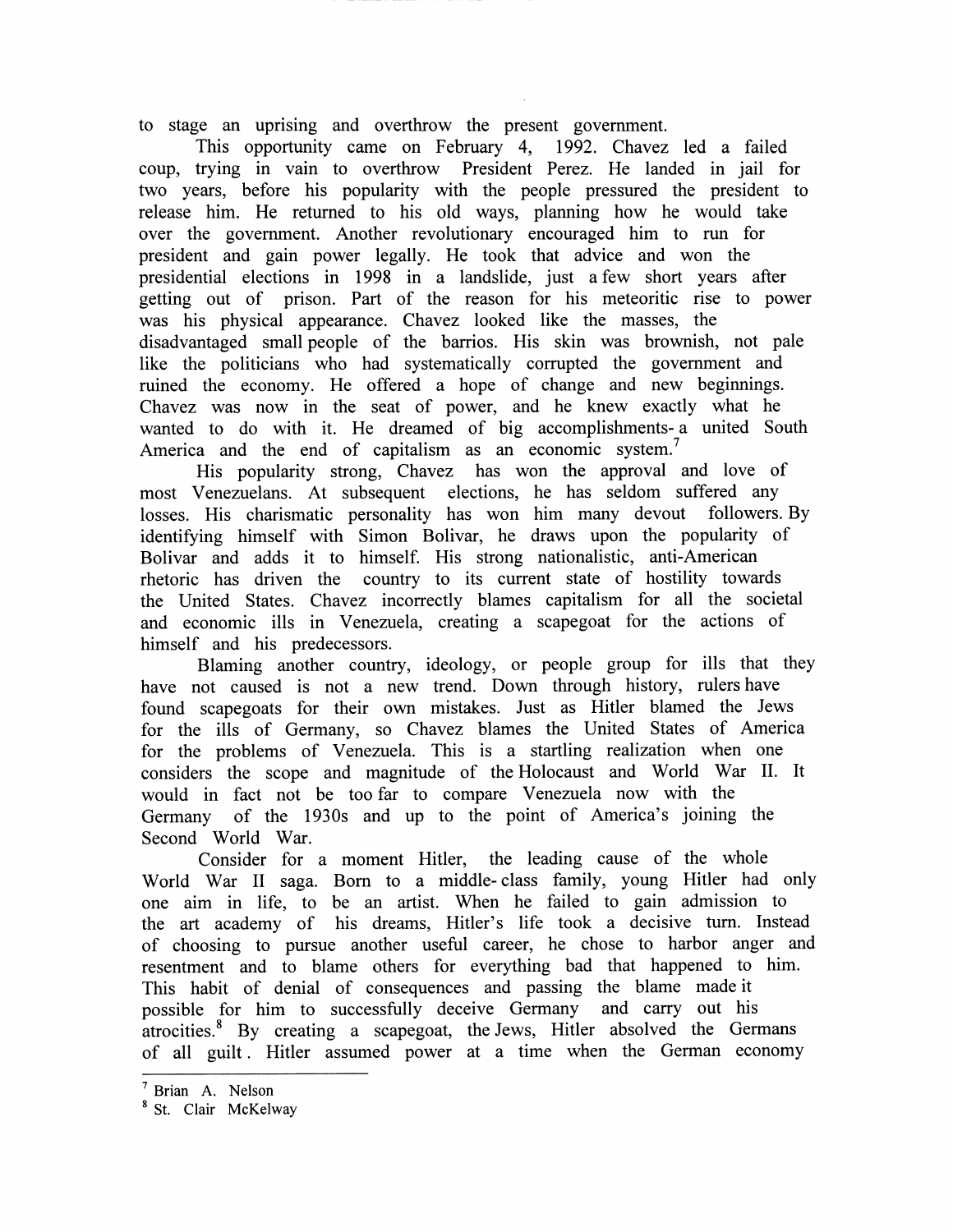was crumbling, their pride was still stinging from World War I, and the humiliation of Versailles Treaty was still intense. Hitler offered them a chance to regain their pride and to once again be a military power as in the days of old. He stirred up their nationalistic pride with his hypnotic speeches and propaganda, in much the same way as Chavez does today. Hitler built up German defenses and turned Germany into a war machine.

This is a lot like what is happening in Venezuela. Chavez continues to amass weaponry at the expense of his people. At a time when many his people are living in poverty, Chavez is the one of the most aggressive buyers of military equipment in the world, out buying even countries like Pakistan and Iran, according to Simon Romero of *The New York Times.* Chavez's arsenal bristles with assault rifles, fighter jets, and helicopters.<sup>9</sup> He hopes to also someday own nuclear weaponry, forging alliances with Iran to search for uranium in Venezuela. In addition to these warlike preparations, Chavez bears another resemblance to Hitler. Chavez has his own version of the Gestapo, or secret police. He continues to act in hostility through a constant stream of anti-American propaganda and through his controversial alliances. Best friends with leaders such as Fidel Castro of Cuba and Mahmud Amadinejad of Iran, Chavez assumes another similarity to Adolf Hitler. Hitler likewise formed alliances with other cruel despots, namely Mussolini and Stalin, hoping to conquer the world.

That seems to be perhaps the motive behind Chavez and his cronies. Hatred for the West in general and the U.S. specifically fuels their friendship and drives their ambition. After all, Amadinejad, a radical Muslim, and Chavez, a staunch Communist, have practically nothing in common except their joint hatred for the U.S. Together with Castro, who is a father figure to Chavez, what might the threesome decide to do?

To begin to grasp the potential threat, consider for a moment the events of World War II. Germany overran Europe very quickly. With the exception of a few neutral countries, continental Europe was completely subjugated in less than ten months. Acting in concert with Germany, Japan summarily attacked the United States on December 7, 1941. The U.S. declared war on Japan the following day and three days later, Germany and Italy declared war on the United States. Lasting four and a half years, the war killed over 400,000 U.S. soldiers alone and injured many more.

These are very somber facts to consider. The American tragedies of World War II remind one of a very real threat to the United States' national security. If Germany and Japan can inflict such loses on the U.S. when they are so far away, what might Venezuela achieve if left unchallenged? Venezuela is just south of the United States, across the Gulf of Mexico and the Caribbean Sea, a neighbor practically on the

<sup>&</sup>lt;sup>9</sup> Simon Romero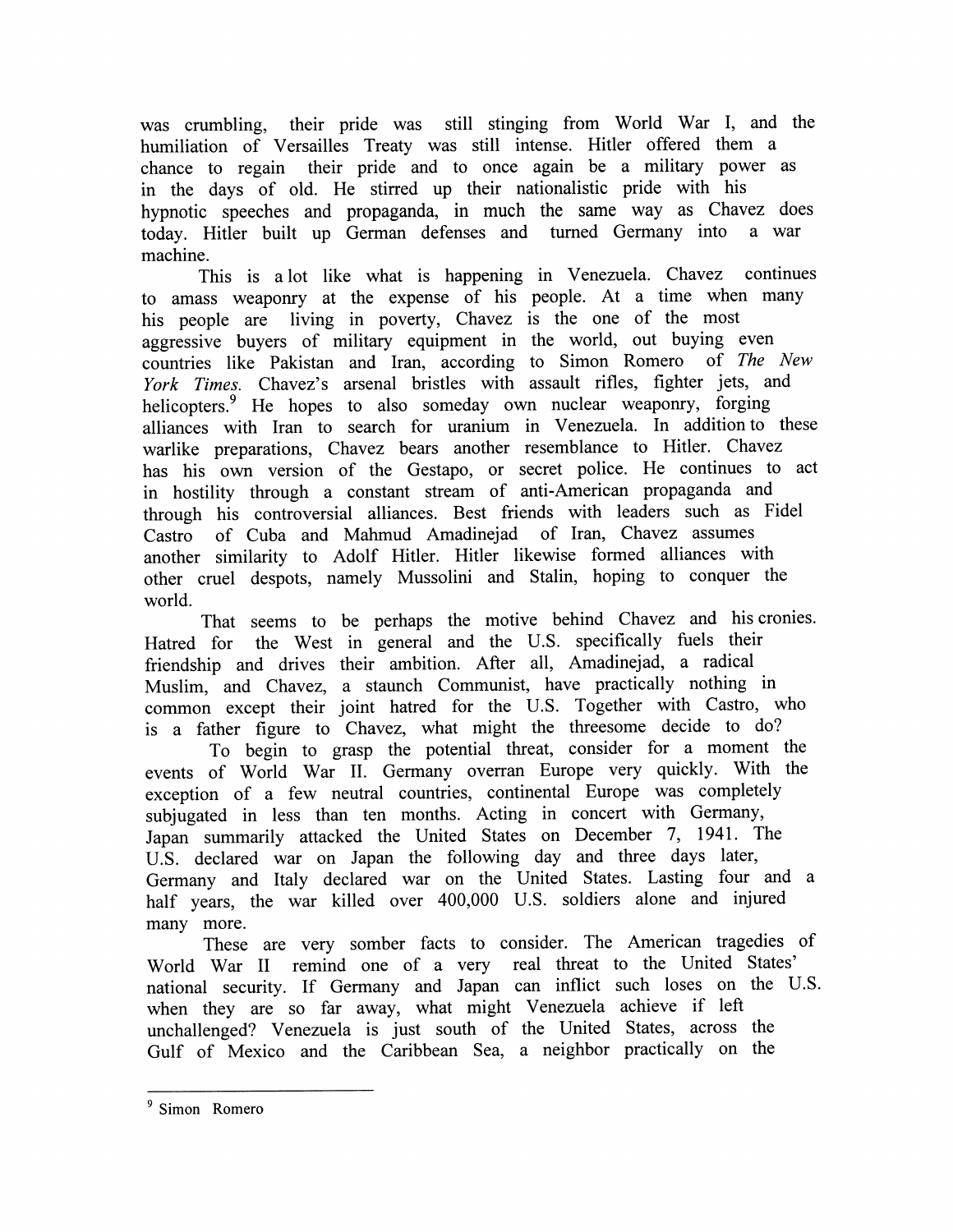doorstep. Chavez continues his hostile rhetoric towards the U.S. and to further stock his arsenals. Some people counter that Venezuela is in reality nothing more than a bluff, a puffing up of an imaginary threat, but no matter who is correct, the truth remains that Chavez is no friend of the U.S. He also does not hide this animosity. Singling out the United States' arch enemies to be his special friends and calling them brothers, Chavez is merely testing the waters to see how the U.S. reacts. He keeps pushing the limits, trying to see what the U.S. will do.

All of this hostility seems somewhat laughable, though, when one considers the fact that the U.S. is Venezuela's largest importer, at 59.3 percent of the country's exports. It is as if Chavez is literally trying to bite the hand that feeds him and his country. According to Kavon Hakimzadeh of the *Military Review,"* An oil embargo would hurt the U.S. but would cripple Venezuela."<sup>10</sup>

In conclusion, Venezuela is a country to be addressed, not a minor problem to be discounted. Chavez does present a security threat to the United States' security and needs to be addressed. The government should not misinterpret his intentions and take him lightly. This would be to follow in the footsteps of Chamberlain in the 1930s who tried to placate Hitler. The U.S. must be brave and handle the situation effectively, taking the first steps and not letting him have the advantage in any armed conflict that may arise. It should be of utmost importance to the U.S. and the free world at large to prevent Chavez from committing any acts of aggression.

<sup>&</sup>lt;sup>10</sup> Kavon Hakimzadeh